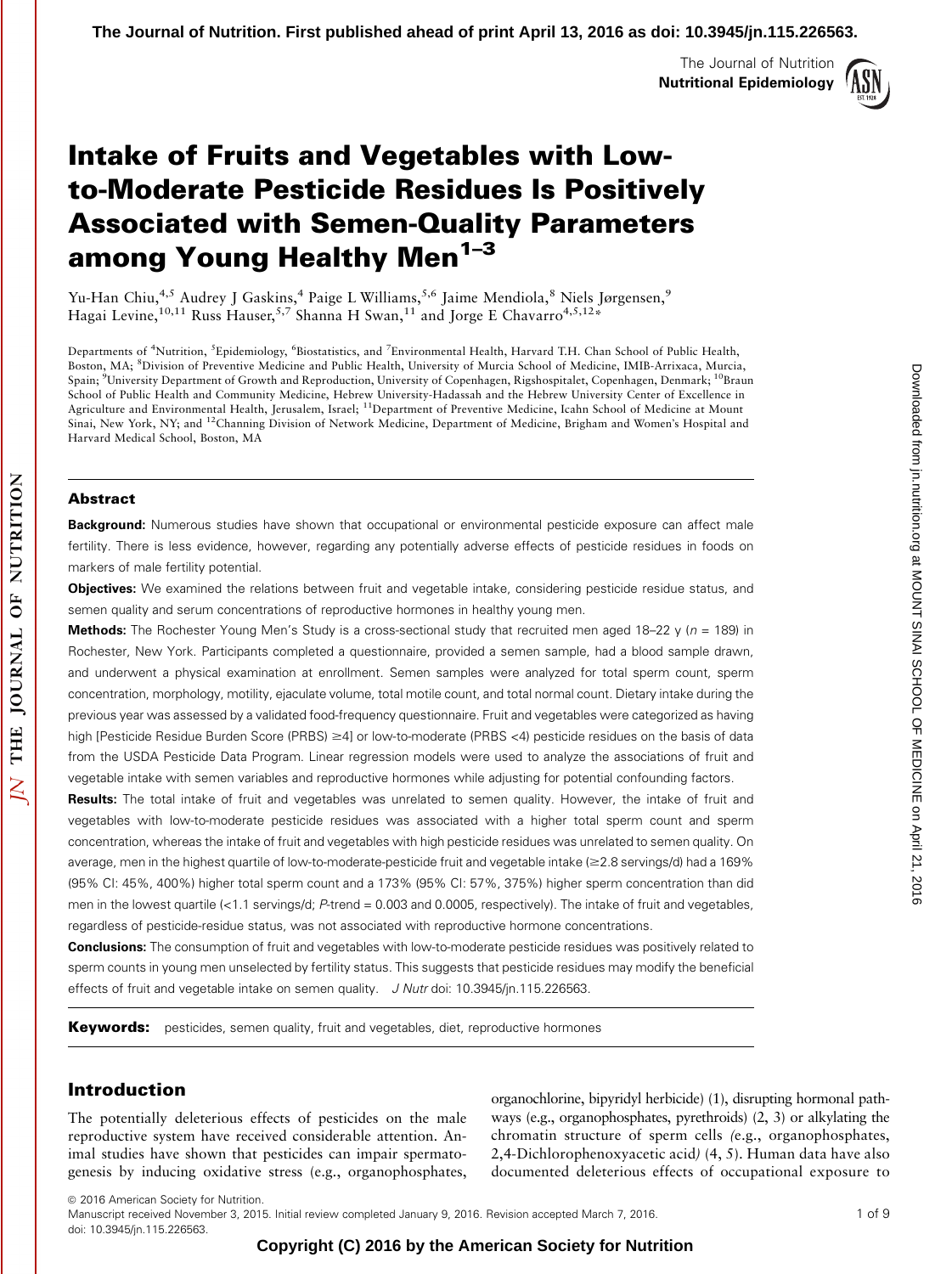pesticides on semen quality (6, 7). However, whether less intense but more prevalent exposure to pesticides can also affect semen quality has received less attention.

Pesticide exposure occurs through a variety of routes, including inhalation of air or dust, ingestion of residues from foods, or dermal contact to pesticide-sprayed areas (8). In the general population, the primary exposure pathway is through dietary ingestion (9, 10), especially through the consumption of fruit and vegetables. The intake of conventionally grown fruit and vegetables was positively related to urinary metabolite concentrations of pyrethroid pesticides (11), whereas substituting organic produce for conventionally grown produce dramatically decreased the urinary metabolite concentrations of organophosphate pesticides (12). On the other hand, the consumption of fruit and vegetables may have a positive impact on testicular functions. Studies have shown that the Mediterranean or Prudent dietary patterns, which are characterized by high intakes of fruit and vegetables, fish, and whole grains, were associated with higher semen quality (13, 14). A case-control study in an infertility clinic in Iran also found that high intakes of fruit and vegetables were related to a lower risk of asthenozoospermia (15). Little is known, however, whether the intake of pesticide residues modifies the effects of fruit and vegetables on semen-quality variables.

Therefore, we developed a novel approach to estimate dietary pesticide exposure by coupling information from the USDA Pesticide Data Program  $(PDP)^{13}$  with diet assessed through an FFQ (16). Using this approach, we found that intakes of fruit and vegetables with higher pesticide residues were inversely associated with total sperm count and normal sperm morphology in men presenting to a fertility center (16). To further evaluate the hypothesis that pesticide residues in fruit and vegetables influence male reproductive variables, we examined the association of fruit and vegetable intake, considering their pesticide-residue status, with semen quality and serum reproductive hormone concentrations in healthy young men.

## Methods

OF NUTRITION

**JOURNAL** 

THE

 $\overline{\Delta}$ 

Study population. The Rochester Young Men's Study is a crosssectional study in healthy young men (aged 18–22 y), with no knowledge of their fertility potential, who were recruited through flyers and newspapers at college campuses in the Rochester, New York, area between the spring of 2009 and the spring of 2010. Men were eligible if they were born in the United States after 31 December 1987, were able to read and speak English, and were able to have their mothers complete a questionnaire. Of 305 men who contacted the study and met all eligibility criteria, 222 (73%) men enrolled in the study. The remaining 83 men did not participate in the study due to lack of interest after learning the details of the study protocol or failure to arrange a study

visit. Upon entry, participants completed a questionnaire concerning lifestyle habits (including use of any pesticides in a hobby or other activities during the 3 mo preceding the semen sample collection), demographic characteristics, as well as medical and reproductive history. A validated diet assessment questionnaire was introduced in the fall of 2009 and was completed by all 194 men who joined the study thereafter. Of these, we excluded 3 men due to missing data on sperm morphology and 2 due to implausible caloric intake (>10,000 or <600 kcal/d), leaving 189 men for the final analysis. The study was approved by the University of Rochester Research Subjects Review Board, and informed consent was obtained from all subjects.

Physical examinations and semen analyses. Men underwent a physical examination, provided a semen sample, and had a blood sample drawn at enrollment. The physical examination included measurement of weight and height, assessment of testes location and volume while participants were in the standing position, and presence of varicocele. Men were instructed to abstain from ejaculation for  $\geq$ 48 h before the clinic visit and to report the abstinence period at the time of sample collection. Reported abstinence time was used in the analysis, with the exception of that for 7 men whose abstinence times reported (>240 h) were truncated at 240 h. One semen sample was collected from each participant by masturbation and processed within 30 min of collection. Ejaculate volume was estimated by specimen weight, assuming a semen density of 1.0 g/mL. Sperm concentration was evaluated by hemocytometer (Improved Neubauer; Hauser Scientific). For that analysis, samples were diluted in a solution of  $0.6$  M NaHCO<sub>3</sub> and  $0.4\%$ (vol:vol) formaldehyde in distilled water, and we used the mean of 2 chambers of hemocytometer in the analysis. Sperm motility was classified as progressive (17). Briefly, 10  $\mu$ L semen was placed on a glass slide on a heating stage of a microscope at  $37^{\circ}$ C at  $400\times$ magnification. Morphology was assessed by using strict criteria (18). Total sperm count was calculated as sperm concentration  $\times$  volume. Total normal count (in millions) was defined as concentration  $\times$ volume  $\times$  percentage of morphologically normal spermatozoa, and total motile count (in millions) was defined as concentration  $\times$  volume  $\times$ percentage of total motility. As a quality-control measure, 6 sets of duplicate semen samples were sent during the study to the University of Copenhagen's Department of Growth and Reproduction from the Andrology Laboratory (University of Rochester).

Reproductive hormone measurement. Blood serum was frozen at –80C and then shipped to Copenhagen, Denmark, on dry ice and stored at  $-20^{\circ}$ C until hormone analysis was performed at the University Department of Growth and Reproduction at Rigshospitalet. Serum concentrations of follicle-stimulating hormone (FSH), luteinizing hormone, and sex hormone–binding globulin (SHBG) were assessed by using time-resolved immunofluorometric assays (DELFIA; PerkinElmer). The intra-assay CVs were all <5.0% for the FSH, luteinizing hormone, and SHBG assay. Serum testosterone concentrations were determined by a time-resolved fluoroimmunoassay (DELFIA) with intra- and interassay CVs <8%. Estradiol (E2) was measured by using RIA (Pantex) with an intra-assay CV <8% and an interassay CV <13%. Inhibin B concentrations were determined by a specific 2-sided enzyme immunometric assay (Oxford Bio-Innovation Ltd.), with intra- and interassay CVs of 13% and 18%, respectively. Free testosterone concentration was calculated by using the equation of Vermeulen et al., assuming a fixed albumin concentration of 43.8 g/L (19).

Dietary assessment. Diet was assessed by using a previously validated FFQ (20). Men were asked to report how often, on average, they had consumed specified amounts of 131 foods, beverages, and supplements in the questionnaire during the past year. One serving of fruit or vegetables was defined as 1 piece of fruit (e.g., 1 apple or 1 orange) or 0.5 cup of fruit or vegetables (e.g., 0.5 cup kale or 0.5 cup blueberries). The gram-equivalent serving size for each food is shown in Supplemental Table 1. In a previous validation study, the de-attenuated correlation (i.e., observed correlation corrected for random within-person variability) between two 1-wk diet records and reported intakes of fruit and vegetable in the FFQ ranged from 0.27 for spinach to 0.95 for bananas

<sup>&</sup>lt;sup>1</sup> Supported by the European Union Seventh Framework Program (Environment), ''Developmental Effects of Environment on Reproductive Health'' (DEER) grant 212844, and grant P30 DK046200 and the Ruth L Kirschstein National Research Service Award T32 DK007703-16 from the NIH. Y-HC was supported by a scholarship from the Irene M. and Fredrick J. Stare Nutrition Education Fund. HL was supported by a post-doctoral fellowship award from the Environment and Health Fund, Jerusalem, Israel.

<sup>&</sup>lt;sup>2</sup> Author disclosures: Y-H Chiu, AJ Gaskins, PL Williams, J Mendiola, N Jørgensen, H Levine, R Hauser, SH Swan, and JE Chavarro, no conflicts of interest.

<sup>&</sup>lt;sup>3</sup> Supplemental Tables 1–5 and Supplemental Figure 1 are available from the "Online Supporting Material'' link in the online posting of the article and from the same link in the online table of contents at http://jn.nutrition.org.

<sup>\*</sup>To whom correspondence should be addressed. E-mail: jchavarr@hsph.harvard.edu. <sup>13</sup> Abbreviations used: E2, estradiol; FSH, follicle-stimulating hormone; MTHFR, 5, 10-methylenetetrahydrofolate reductase; PDP, Pesticide Data Program; PRBS, Pesticide Residue Burden Score; SHBG, sex hormone–binding globulin.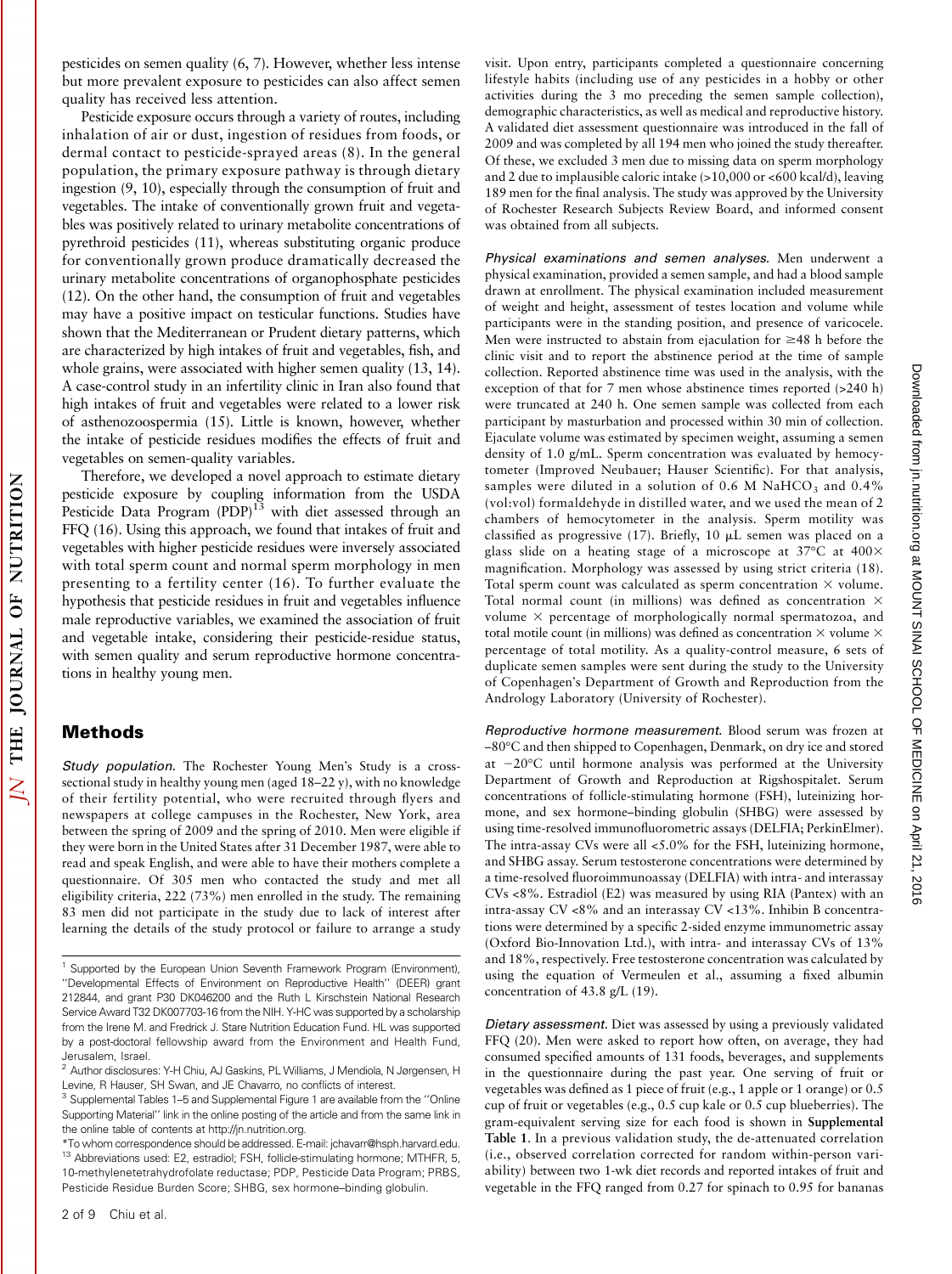(21). Two previously described dietary patterns, the ''Prudent'' and ''Western'' patterns, were calculated to characterize overall food choices (14). Nutrient intakes were estimated by using a nutrient database derived from the USDA with additional information obtained from manufacturers (22).

Pesticide Residue Burden Score. Fruit and vegetables included in the FFQ were classified according to their pesticide-residue status by using data from the USDA's PDP. The PDP is a national program started in 1991 that annually tests agricultural commodities in the United States for the presence of  $\sim$ 450 different pesticide residues (23). To best represent the pesticide residues in the food supply, the PDP collects samples from 10 participating states comprising 50% of the nation's population. Before testing, the produce is either washed or peeled to mimic consumer practices, allowing for realistic estimates of exposure to these residues. To determine the mean pesticide-residue status of fruit and vegetables in this analysis, we used the USDA PDP annual reports for 2008–2010 corresponding to the periods in which the diet history of the participants was captured by the FFQ (24). When pesticide data for a specific food were not available for 2008–2010, we used the data from the most recent year for which they were available. Of 38 fruit and vegetables included in the FFQ, 34 were included in PDP reports. Four items (avocadoes, apricots, Brussels sprouts, and mixed vegetables, accounting for 5% of total fruit and vegetables) did not have corresponding pesticide data and were thus excluded from the pesticide-residue classification. We then classified fruit and vegetables as having high or low-to-moderate pesticide residues as previously described (16). Briefly, we considered 3 contamination measures from the PDP to classify fruit and vegetables: 1) the percentage of samples tested with any detectable pesticides, 2) the percentage of samples tested with pesticides exceeding the tolerances, and 3) the percentage of samples with  $\geq$ 3 types of detectable pesticides. We ranked the 34 fruit and vegetables according to each of the 3 PDP contamination measures, divided them into tertiles for each of these 3 measures, and assigned each food a score of 0, 1, or 2 corresponding to the bottom, middle, and top tertiles, respectively. The tertile cutoffs for the percentage of samples with detectable pesticides were 60% and 85%, for the percentage of samples exceeding tolerances were 0% and 0.4%, and for the percentage with  $\geq$ 3 types of detectable pesticide types were 16% and 46%. The final Pesticide Residue Burden Score (PRBS) for each food was the sum of tertile scores across the 3 PDP contamination measures. Foods with a PRBS  $\geq$ 4 were defined as highpesticide-residue foods and those with a PRBS <4 were low-tomoderate-pesticide-residue foods (Supplemental Table 1). For example, an item with a PRBS equal to 6 (e.g., strawberries) indicates that  $\geq$ 85% of the samples had detectable pesticides,  $\geq 0.4\%$  of the samples had pesticide residues exceeding the tolerances, and  $\geq$ 46% of the samples had multiple pesticide residues.

NUTRITION

5O

JOURNAL

THE

 $\overline{\Delta}$ 

Statistical analyses. Men were classified into quartiles of total intake of fruit and vegetables, intake of fruit and vegetables with high pesticide residues, and intake of low-to-moderate-pesticide-residue fruit and vegetables. To evaluate the distribution of baseline characteristics across quartiles of intake, we used the Kruskal-Wallis test for continuous measures and Fisher's exact tests for categorical variables. Spearman correlation coefficients were used to assess the relations between highand low-to-moderate-pesticide-residue fruit and vegetable intake. Linear regression models were used to evaluate the relation of fruit and vegetable intake (total fruit and vegetable intake, high-pesticide-residue fruit and vegetable intake, and low-to-moderate-pesticide-residue fruit and vegetable intake) with semen-quality variables and reproductive hormone concentrations. Semen-quality variables (sperm concentration, total sperm count, total motile count, total normal count) and reproductive hormones (FSH, testosterone, E2, inhibin B) showing skewed distributions were natural log-transformed to meet normality assumptions of linear regression. Results for these variables were backtransformed to improve interpretability. Population marginal means were used to present marginal population means adjusted for the covariates in the model (25). We fitted regression models for the median (as opposed to the mean) using quantile regression (26) as a sensitivity analysis of the variables with skewed distributions. Tests for linear trend were performed by using median intakes of fruit and vegetables in each quartile as a continuous variable in linear regression and quantile regression models. We also evaluated whether the effect of highpesticide-residue fruit and vegetable intake on the outcomes differs significantly from that of the low-to-moderate-pesticide-residue fruit and vegetable intake by testing the differences of the slopes (i.e., regression coefficients) in a multivariable linear regression model. To assess for nonlinearity, we used a likelihood ratio test comparing the model with the linear and cubic spline terms selected by a stepwise regression procedure with the model with the linear term only, controlling for covariates.

Potential confounding factors of the relation between fruit and vegetable intake and semen quality were identified by using directed acyclic graphs on the basis of previous literature and biological plausibility (14, 27–32). These factors were selected as covariates if they were associated with high or low-to-moderate-pesticide-residue fruit and vegetable intake at a  $P$  value <0.05 or if they changed the exposure coefficients in the multivariable model by >15%. In addition, we also decided a priori that certain factors would be included on the basis of previous literature and regardless of statistical significance. Specifically, abstinence time, smoking, and BMI were included regardless of significance because they are well-known correlates of most semenquality variables, and thus help reduce the amount of unexplained random variability in the model (29, 33–35). Furthermore, dietary pattern scores were included in the models to allow us to distinguish relations between fruit and vegetable intake from those reflecting patterns of food choices. On the basis of these criteria, models were adjusted for age, BMI (kg/m<sup>2</sup>), race (white or nonwhite), smoking status (never or ever), abstinence time  $\langle 2, 2-3, 3-4, 0r > 4 \rangle$  d; missing), television viewing hours (h/wk), moderate to vigorous physical activity (h/wk), total energy intake (kcal/d), Prudent as well as Western dietary pattern scores (continuous), and season of sample collection (spring, summer, fall, or winter). The model for high-pesticide-residue fruit and vegetable intake was additionally adjusted for low-to-moderate, pesticide-residue fruit and vegetable intake, and vice versa. Analyses for sperm motility were additionally adjusted for time between ejaculation and start of semen analysis (36). Models for reproductive hormones were adjusted for time of blood sampling to account for circadian variation in hormone concentrations and for the same set of covariates as semen variables, with the exception of abstinence time and time between ejaculation and start of semen analysis.

Last, to evaluate the robustness of the pesticide-residue classification, we conducted sensitivity analyses in which we modified the criteria for pesticide-residue classification using the median as the cutoff for the 3 measures of contamination, excluding pesticides in the top and bottom 2.5% of the limit of detection distribution, and limiting the score to organophosphates and pyrethroid pesticides. We also performed additional analyses by adjusting for variables in the final multivariable model that were not initially selected as final covariates. Additional sensitivity analyses were conducted excluding men with a history of pesticide use within 3 mo and by using a quantile regression model. Statistical analyses were performed with SAS version 9.4 (SAS Institute). Two-sided P values <0.05 were considered significant.

## Results

The 189 men included in this analysis were predominantly white, nonsmokers, and physically active (Table 1). Men with higher intakes of total fruit and vegetables were more physically active and had higher total caloric, total carbohydrate, and protein intakes. No other baseline characteristics were significantly associated with total fruit and vegetable intake. Intakes of high- and low-to-moderate-pesticide-residue fruit and vegetables were positively related to each other ( $\rho = 0.70$ ).

Total fruit and vegetable intake was unrelated to semen quality (Table 2). Excluding potatoes from total fruit and vegetables did not change the results (data not shown). When fruit and vegetables were classified as high or low-to-moderate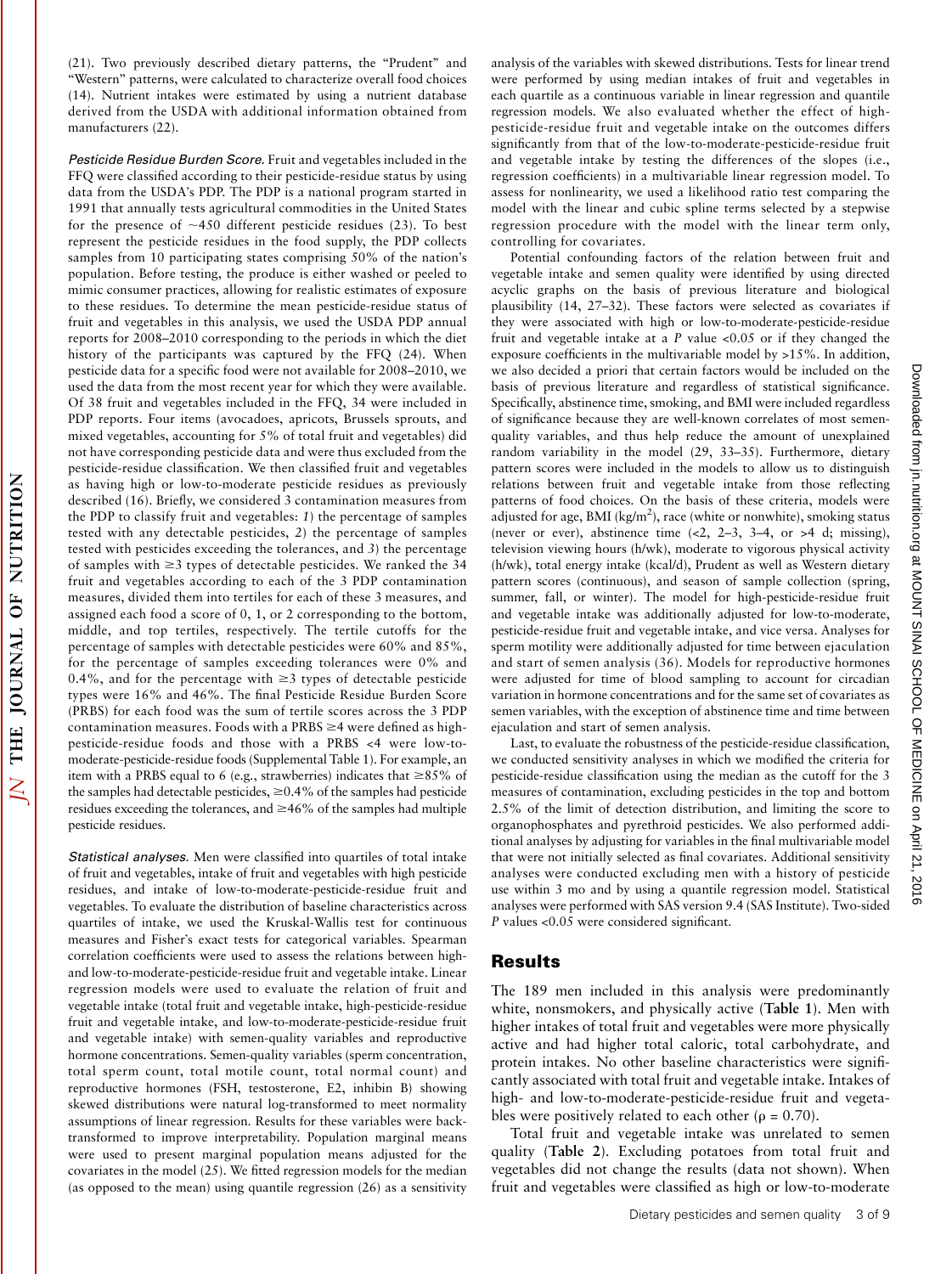|                                     |                      |                       | Intake of<br>high-pesticide FVs | Intake of<br>low-to-moderate-pesticide FVs |                      |  |
|-------------------------------------|----------------------|-----------------------|---------------------------------|--------------------------------------------|----------------------|--|
|                                     | <b>Overall</b>       | Quartile 1            | Quartile 4                      | Quartile 1                                 | Quartile 4           |  |
| п                                   | 189                  | 47                    | 47                              | 47                                         | 47                   |  |
| Intake, $^2$ servings/d             | $3.8(0 - 23.9)$      | $0.6(0-1.0)$          | $3.8(2.7-12.7)$                 | $0.7(0-1.1)$                               | $4.2$ (2.8-13.0)     |  |
| Demographic characteristics         |                      |                       |                                 |                                            |                      |  |
| Age, y                              | 19.6 (18.9, 20.5)    | 19.6 (18.9, 20.7)     | 19.3 (18.6, 20.0)               | 19.7 (18.9, 20.7)                          | 19.6 (18.7, 20.5)    |  |
| BMI, $\text{kg/m}^2$                | 24.6 (22.7, 26.4)    | 24.2 (21.6, 25.9)     | 24.4 (22.6, 26.4)               | 24.0 (22.5, 27.3)                          | 24.6 (23.3, 27.3)    |  |
| Never-smokers, n (%)                | 146 (77.3)           | 36 (76.6)             | 39 (83.0)                       | 32 (68.1)                                  | 39 (83.0)            |  |
| TV viewing, h/wk                    | 14 (4, 20)           | 14 (4, 14)            | 14 (4, 20)                      | 14 (4, 14)                                 | 14 (4, 20)           |  |
| Moderate-vigorous exercise, h/wk    | 8(5, 14)             | 7(4, 10)              | $10(7, 16)^*$                   | 7(4, 10)                                   | $12(7, 20)$ *        |  |
| White, $n$ (%)                      | 156 (82.5)           | 34 (72.3)             | $35(74.5)^*$                    | 38 (80.9)                                  | $34(72.3)^*$         |  |
| Abstinence time, d                  | 2.9(2.2, 4.1)        | 2.9(2.2, 4.7)         | $3.0$ (2.2, $3.7$ )             | 2.7(2.1, 4.0)                              | $3.0$ (2.5, 4.1)     |  |
| Season of semen collection, $n$ (%) |                      |                       |                                 |                                            |                      |  |
| Spring                              | 94 (49.7)            | 25 (53.2)             | 18 (38.3)                       | 29 (61.7)                                  | 17(36.2)             |  |
| Summer                              | 16 (8.47)            | 5(10.6)               | 3(6.38)                         | 4(8.51)                                    | 4(8.51)              |  |
| Fall                                | 45 (23.8)            | 12(25.5)              | 15 (31.9)                       | 8(17.0)                                    | 15(31.9)             |  |
| Winter                              | 34 (18.0)            | 5(10.6)               | 11(23.4)                        | 6(12.8)                                    | 11(23.4)             |  |
| Diet                                |                      |                       |                                 |                                            |                      |  |
| Alcohol, g/d                        | 13 (3.1, 26)         | 12 (2.0, 23)          | 9.1(3.1, 24)                    | 17 (3.5, 27)                               | 10(3.1, 20)          |  |
| Caffeine, g/d                       | 58.7 (27.3, 124)     | 42.8 (18.0, 109)      | 62.9 (34.6, 129)                | 65.6 (26.3, 142)                           | 51 (27.3, 113)       |  |
| Total carbohydrate, % of energy     | 49.1 (45.6, 54.4)    | 47.4 (43.8, 53.4)     | 50.6 (45.9, 54.4)               | 47.9 (44.8, 53.3)                          | 49.9 (45.6, 55.8)    |  |
| Total protein, % of energy          | 16.1 (14.3, 18.0)    | 15.4 (13.5, 17.8)     | 16.9 (15.2, 18.2)               | 15.0 (12.6, 17.5)                          | 17.4 (15.0, 18.5)*   |  |
| Total fat, % of energy              | 30.0 (27.7, 33.4)    | 31.1 (28.8, 34.9)     | 30.1 (28.1, 33.1)               | 31.1 (29.0, 34.4)                          | 30.2 (26.9, 33.0)    |  |
| Total energy intake, kcal/d         | 2939 (2275, 3678)    | 2086 (1609, 2446)     | 3712 (3047, 5077)*              | 2327 (1834, 2968)                          | 3352 (2939, 4784)*   |  |
| Prudent pattern score               | $-0.2$ $(-0.6, 0.3)$ | $-0.7$ $(-1.0, -0.5)$ | $0.9(0.3, 1.8)$ *               | $-0.9$ (-1.0, -0.6)                        | $1.0$ (0.4, $1.8$ )* |  |
| Western pattern score               | $-0.2$ (-0.7, 0.6)   | $-0.6$ $(-0.9, -0.2)$ | $0.1$ $(-0.6, 1.5)^*$           | $-0.2$ $(-0.6, 0.3)$                       | $-0.3$ $(-0.8, 0)$   |  |
| Multivitamin use, n (%)             | 53 (28.0)            | 33 (70.2)             | 30(63.8)                        | 36 (76.6)                                  | 31(66.0)             |  |
| Reproductive history, n (%)         |                      |                       |                                 |                                            |                      |  |
| Testes low in scrotum               | 174 (92.1)           | 44 (93.6)             | 41 (87.2)                       | 43 (91.5)                                  | 40 (85.1)            |  |
| Varicocele                          | 8 (4.23)             | 2(4.26)               | 3(6.38)                         | 3(6.38)                                    | 3(6.38)              |  |
| Hydrocele                           | 4(2.12)              | 0(0.00)               | 2(4.26)                         | 0(0.00)                                    | 1(2.13)              |  |
| Genital disease <sup>3</sup>        | 11 (5.82)            | 3(6.38)               | 5(10.6)                         | 1(2.13)                                    | 1(2.13)              |  |

<sup>1</sup> Values are medians (IQRs) unless indicated otherwise. \* $P < 0.05$  across quartiles on the basis of Kruskal-Wallis test (for continuous variables) or extended Fisher's exact tests (for categorical variables). FV, fruit and vegetable; TV, television.

<sup>2</sup> Values are medians; ranges in parentheses

<sup>3</sup> Self-report of any of the following: infection of epididymis, testicle, or prostate; urinary tract infection; gonorrhea; genital warts or herpes; chlamydia; or other diseases of the penis, testicles, urinary tract, or scrotum.

in pesticide residues on the basis of their PRBS, diverging patterns of association were identified between intake of these foods and semen quality. The relations of low-to-moderate and high-pesticide-residue fruit and vegetable intakes were significantly different from each other for total sperm count ( $P =$ 0.006) and sperm concentration ( $P = 0.005$ ). Specifically, the intake of low-to-moderate-pesticide-residue fruit and vegetables was positively related to total sperm count ( $P$ -trend = 0.003) and sperm concentration ( $P$ -trend = 0.0005) (Table 2). On average, men in the top quartile of low-to-moderate-pesticide-residue fruit and vegetables intake had a 169% (95% CI: 45%, 400%) higher total sperm count and a 173% (95% CI: 57%, 375%) higher sperm concentration than did men in the lowest quartile of intake. Furthermore, increasing intake of low-to-moderatepesticide-residue fruit and vegetables was associated with a significantly higher total normal count ( $P = 0.03$ ) and total motile count ( $P = 0.006$ ) (Figure 1). In contrast, the intake of high-pesticide-residue fruit and vegetables was not related to any of the semen-quality variables evaluated ( $P > 0.05$ ). Excluding men with a history of recent pesticide usage  $(n = 2)$  did not change the findings (data not shown). The results were similar when using quantile regression models (data not shown).

We also assessed the possibility of nonlinearity in the association of low-to-moderate-pesticide-residue fruit and vegetable intake with total sperm count and sperm concentration. Analyses in which the intake of low-to-moderate-pesticideresidue fruit and vegetables was modeled as a cubic spline for total sperm count and sperm concentration had a better fit than when modeled as a linear term  $(P$ -nonlinearity = 0.03 and 0.06, respectively). However, nonlinearity was driven by the men in the right tail of the low-to-moderate-pesticide-residue fruit and vegetable intake distribution (Supplemental Figure 1). In analyses excluding men in the upper 10% of the low-to-moderate-pesticideresidue fruit and vegetable intake distribution, there was no longer evidence of nonlinearity (P-nonlinearity = 0.91 and 0.92, respectively), but there was still a strong linear relation  $(P\text{-linearity} =$ 0.001 and < 0.0001, respectively; Supplemental Figure 1).

Results of the sensitivity analyses were consistent with those of the primary analysis. When rankings of each of the 3 contamination measures were dichotomized (rather than divided into tertiles), similar positive trends, albeit weaker, were observed between increased intake of low-pesticide-residue fruit and vegetables and sperm count as well as sperm concentration (Supplemental Table 2). Likewise, the associations between the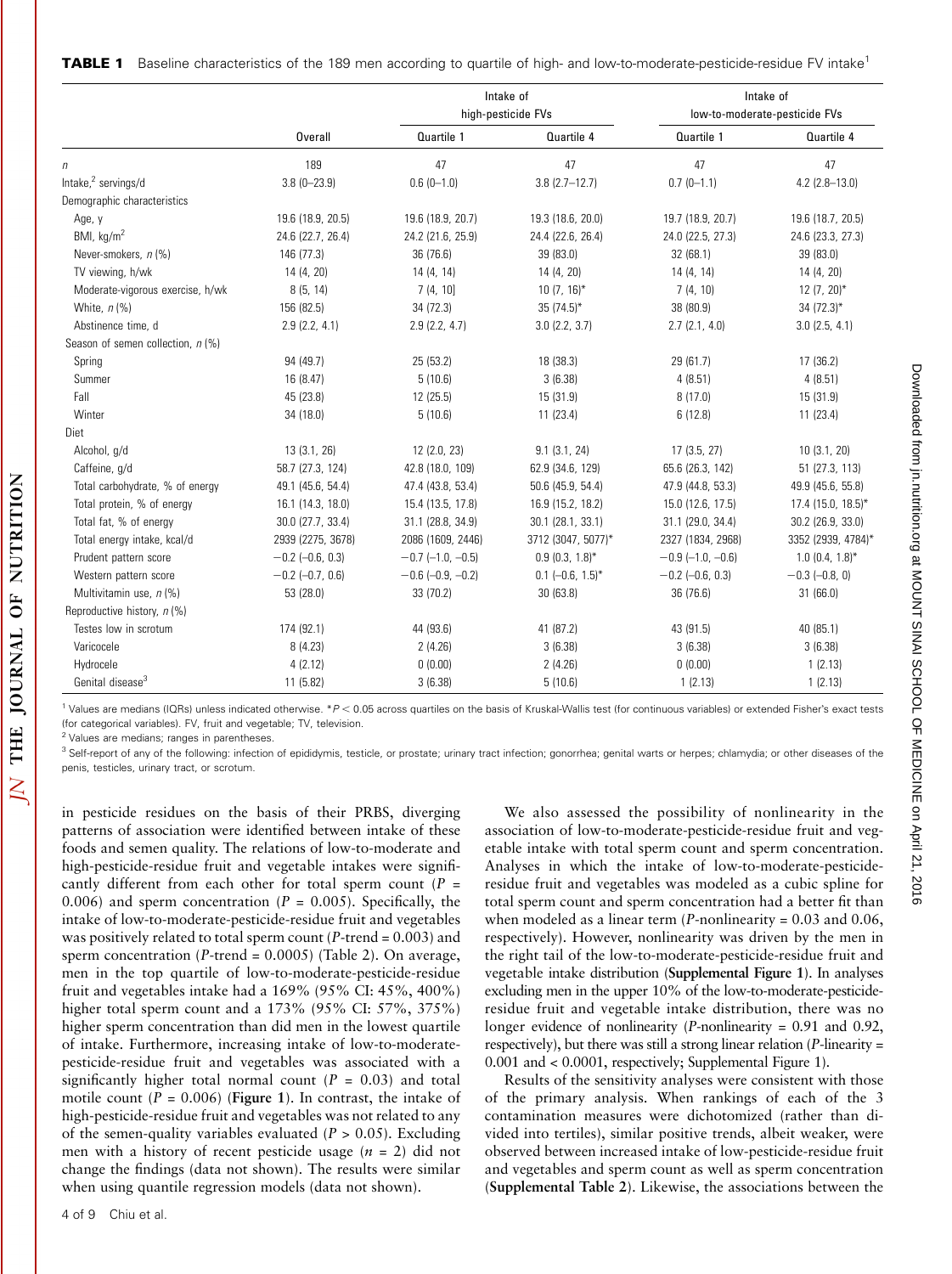TABLE 2 Adjusted semen-quality variables according to intakes of high- or low-to-moderate-pesticide-residue vegetables and fruit in 189 men

|                                             |              | Total            | Sperm                           | Total                    | Progressive           | Sperm            |                    |
|---------------------------------------------|--------------|------------------|---------------------------------|--------------------------|-----------------------|------------------|--------------------|
|                                             |              | sperm count,     | concentration,                  | motility, <sup>2</sup> % | motility, $2\%$       | morphology,      | Ejaculate          |
| Quartile range, servings/d                  | $\mathsf{n}$ | millions         | millions/mL                     | total motile             | progressive motile    | % normal         | volume, mL         |
| Total FV intake                             |              |                  |                                 |                          |                       |                  |                    |
| $Q1(0.00 - 2.14)$                           | 47           | 105 (73.0, 150)  | 34.2 (24.7, 47.2)               | 61.1 (56.6, 65.6)        | 57.6 (52.8, 62.4)     | $8.1$ (6.5, 9.7) | 3.5(3.0, 4.0)      |
| $Q2(2.15 - 3.81)$                           | 47           | 164 (121, 224)*  | 48.3 (36.6, 63.7)               | 64.7 (60.9, 68.6)        | 60.9(56.8, 65.0)      | 9.1(7.7, 10)     | 3.7(3.3, 4.1)      |
| $Q3(3.82 - 5.62)$                           | 48           | 130 (96.9, 174)  | 41.8 (32.1, 54.3)               | 59.5 (55.8, 63.1)        | 54.8 (50.9, 58.6)     | 8.3(7.1, 9.6)    | $3.6$ $(3.2, 4.0)$ |
| $Q4(5.63 - 23.9)$                           | 47           | 168 (111, 255)   | 60.1 (41.4, 87.4)               | 65.7 (60.5, 70.9)        | 60.4 (54.8, 65.9)     | 9.0(7.2, 11)     | $3.1$ (2.5, 3.7)   |
| $P$ -trend                                  |              | 0.34             | 0.13                            | 0.60                     | 0.96                  | 0.71             | 0.33               |
| High-pesticide-residue FV intake            |              |                  |                                 |                          |                       |                  |                    |
| (defined as a PRBS of 4, 5, or $63$         |              |                  |                                 |                          |                       |                  |                    |
| $Q1(0.00 - 0.99)$                           | 47           | 138 (97.6, 196)  | 42.6 (31.2, 58.2)               | $61.6$ (57.2, 66.0)      | 57.9 (53.3, 62.6)     | 7.9(6.4, 9.3)    | 3.6(3.1, 4.1)      |
| 02 (1.00-1.74)                              | 47           | 144 (105, 197)   | 49.2 (37.1, 65.4)               | 64.2 (60.2, 68.2)        | 60.4 (56.1, 64.6)     | 9.7(8.4, 11)     | 3.3(2.8, 3.7)      |
| $Q3(1.75 - 2.69)$                           | 48           | 156 (116, 209)   | 45.9 (35.3, 59.8)               | 60.7 (57.0, 64.4)        | 55.8 (51.9, 59.7)     | 8.4(7.2, 9.7)    | 3.7(3.3, 4.1)      |
| 04 (2.70-12.7)                              | 47           | 121 (82.6, 178)  | 42.9 (30.4, 60.5)               | 64.4 (59.6, 69.2)        | 59.5 (54.4, 64.6)     | 8.5(6.9, 10)     | $3.2$ (2.7, 3.7)   |
| $P$ -trend                                  |              | 0.62             | 0.88                            | 0.60                     | 0.86                  | 0.95             | 0.50               |
| Low-to-moderate pesticide residue FV intake |              |                  |                                 |                          |                       |                  |                    |
| (defined as a PRBS of 0, 1, 2, or $34$      |              |                  |                                 |                          |                       |                  |                    |
| $Q1(0.00-1.09)$                             | 47           | 87.2 (61.7, 123) | 30.1 (22.1, 40.9)               | 60.2 (55.8, 64.6)        | 55.8 (51.1, 60.4)     | 8.6(7.1, 10)     | 3.3(2.8, 3.8)      |
| $Q2(1.10-1.89)$                             | 47           | 134 (99.3, 180)* | 40.9 (31.3, 53.4)               | 63.5 (59.7, 67.3)        | 59.3 (55.2, 63.3)     | 7.9(6.6, 9.2)    | $3.6$ $(3.2, 4.0)$ |
| $Q3(1.90 - 2.79)$                           | 48           | 137 (103, 183)*  | 41.1 (31.8, 53.1)               | 60.6 (56.9, 64.2)        | 55.9 (52.1, 59.8)     | 8.3(7.1, 9.6)    | 3.7(3.3, 4.1)      |
| $Q4(2.80-13.0)$                             | 47           | 234 (158, 349)*  | $82.0$ (57.5, 117) <sup>*</sup> | 66.7 (61.6, 71.8)        | $62.6$ $(57.2, 68.0)$ | 9.7(8.0, 11)     | $3.2$ (2.6, 3.7)   |
| $P$ -trend                                  |              | 0.003            | 0.0005                          | 0.16                     | 0.16                  | 0.32             | 0.63               |
| P <sup>5</sup>                              |              | 0.006            | 0.005                           | 0.59                     | 0.40                  | 0.49             | 0.80               |

<sup>1</sup> Values are means (95% CIs). Semen-quality variables were adjusted for total energy intake, abstinence time, age, BMI, race, television viewing hours, moderate-vigorous physical activity, Prudent and Western dietary patterns, smoking status, and seasonality. \*P < 0.05 compared with men in the lowest quartile of intake. FV, fruit and vegetable; PRBS, Pesticide Residue Burden Score; Q, quartile.

<sup>2</sup> Motility was additionally adjusted for time from current ejaculation to start of semen analysis.

<sup>3</sup> Additionally adjusted for low-to-moderate-pesticide-residue FV intake.

<sup>4</sup> Additionally adjusted for high-pesticide-residue FV intake.

<sup>5</sup> P value of test comparing the difference in the slopes of the linear trend terms of the low-pesticide-residue and the moderate-to-high-pesticide-residue FV intake modeled simultaneously in a single regression model.

intake of low-pesticide produce and semen quality were similar on the basis of the median cutoff (Supplemental Table 3). Moreover, additional adjustment for other variables (i.e., intake of high-fat dairy, low-fat dairy, processed meat, fish, alcohol, and sugar-sweetened beverages or use of multivitamins) that were not initially included in the final multivariable models did not have an impact on our conclusions (data not shown). In addition, when the score was restricted to organophosphates and pyrethroid pesticides (Supplemental Table 4) and when pesticides with very low or very high limits of detection in the PDP were excluded (Supplemental Table 5), the results were consistent with the primary analysis, although the association between the intake of low-to-moderate-pesticide-residue fruit and vegetables was also related to total motility in these analyses.

The relations between fruit and vegetable intake, with and without higher pesticide residues, and reproductive hormone concentrations are summarized in Tables 3 and 4. There was a positive association between high-pesticide-residue fruit and vegetable intake and concentrations of E2 and free testosterone with borderline significance (P-trend = 0.08 and 0.08, respectively). However, when modeling the median E2 and free testosterone concentrations by using quantile regression models, the association was no longer observed  $(P$ -trend = 0.43 and 0.26, respectively). We did not find any evidence of other associations between fruit and vegetable intake, regardless of their pesticide-residue status, and concentrations of reproductive hormones.

### **Discussion**

We evaluated the relation between the intake of fruit and vegetables, with regard to their pesticide-residue status, with markers of male reproductive variables in healthy young men. We found that the intake of low-to-moderate-pesticide-residue fruit and vegetables was associated with higher total sperm count and sperm concentration. This association was linear within the range of fruit and vegetable intakes observed in the general US population (37). However, the overall intake of highpesticide-residue fruit and vegetables was unrelated to semenquality variables or reproductive hormone concentrations. No clear associations between fruit and vegetable intake, regardless of pesticide-residue status, were observed with reproductive hormone concentrations.

Fruit and vegetables are known to have multiple effects that benefit health in general (38) and could potentially benefit semen quality. For example, antioxidants in fruit and vegetables could scavenge reactive oxygen species, thereby preventing damage to spermatozoa (39). Studies have shown that intakes of lycopene, cryptoxanthin, vitamin C, and  $\beta$ -carotene, antioxidants commonly found in fruit and vegetables, were associated with higher semen quality (40–42). Greater adherence to dietary patterns rich in fruit and vegetables has also been related to better semen quality (14). In addition, high-fiber diets, especially those rich in soluble fibers from fruit and vegetables, were shown to improve insulin resistance, which may, in turn, influence semen quality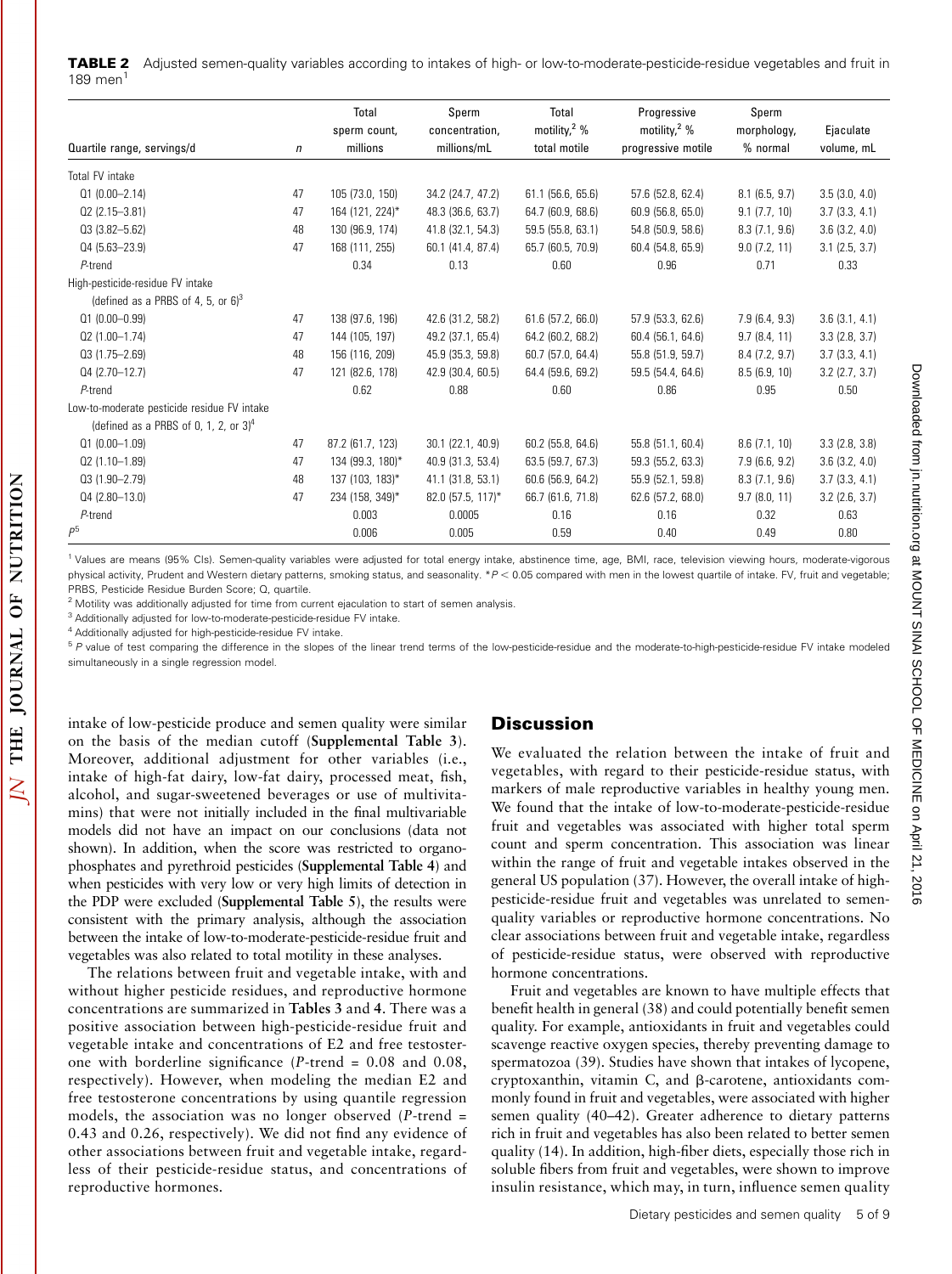

FIGURE 1 Adjusted total normal count and total motile count according to quartile intake of high- or L-M-pesticide-residue FVs in 189 men. Values are means (95% CIs) of total normal count across quartile intakes of L-M-pesticide-residue FVs (A) and intakes of highpesticide-residue FVs (B) and total motile count across quartile intakes of L-M-pesticide-residue FVs (C) and intakes of high-pesticide-residue FVs (D). Results were adjusted for total energy intake, abstinence time, age, BMI, television viewing hours, physical activity, race, Prudent and Western dietary patterns, smoking status, and seasonality. Panels A and C were additionally adjusted for high-pesticide-residue FV intake. Panels B and D were additionally adjusted for L-M-pesticideresidue FV intake. Tests for trend were conducted across quartiles by using the median value of a variable in each quartile.  $*P < 0.05$  compared

(43, 44). Moreover, the literature suggests that folate, another important nutrient in fruit and vegetables, is essential for spermatogenesis. For example, observational studies have found that low folate concentrations in seminal plasma were associated with increased sperm DNA damage (45) and lower sperm density (46). A meta-analysis also showed that the 5,10 methylenetetrahydrofolate reductase (MTHFR) 677C $\rightarrow$ T polymorphism, which reduced folate metabolism by 70% in the homozygote (TT) state, was associated with a pooled OR of 1.39 (95% CI: 1.15, 1.69) for male factor infertility (47). These findings were supported by 1 trial, which found that 15 mg folic acid supplementation/d for 90 d led to a 53% increase in sperm concentration and a doubling in the proportion of motile sperm (48). On the other hand, the widespread use of pesticides in modern conventional agriculture has raised public concern. According to the USDA, 60% of all produce tested in the United States contains residues of  $\geq 1$  pesticide and more than one-third of produce has multiple pesticides in a single produce sample (24). Although pesticide exposure through diet intake is prevalent, the evaluation of its impact on reproductive health has been limited.

To our knowledge, the only previous study to evaluate dietary pesticide exposure and male reproductive health is a similar study we conducted in men attending a fertility clinic. In that study we found an inverse association between the intake of high-pesticide-residue fruit and vegetables and total sperm count and normal sperm morphology, as well as a positive association between the intake of low-to-moderate-pesticide-residue produce and morphologically normal sperm (16).

The results of both these studies agree on a general hypothesis that pesticide residues in fruit and vegetables may modify how antioxidants and other constituents of these foods relate to semen quality. Specifically, these data are consistent with a scenario in which beneficial effects of antioxidants and other nutrients concentrated in fruit and vegetables (40, 41, 49) are offset by xenobiotic chemicals such as pesticides (50). Additional support for this hypothesis comes from a study in China that reported an interaction between 1,1,1-trichloro-2,2,bis(pchlorophenyl)ethane (DDT) and vitamin B concentrations on clinical pregnancy (51) and from a rodent model in which lycopene was found to protect against deltamethrin-induced testicular damage (52). Although we did not observe the deleterious effects of high-pesticide-residue produce on semen quality in the present study, the divergence between these 2 studies could be explained by the differences in study design and participant characteristics, including differences in age (median: 19 compared with 35 y), physical activity (median: 8 compared with 3 h/wk), season of sample collection (50% compared with 23% in spring), and untested fertility in the present report relative to men from an infertility clinic. Clearly, additional research is needed to clarify whether pesticide residues in food can harm the human reproductive system and the interplay between dietary factors and environmental chemical exposures on this relation.

This study has some limitations. First, pesticide exposure was estimated by using surveillance data rather than individual-level biomarkers of pesticide exposure. Second, due to the lack of data on organic food consumption, we assumed all food items on the FFQ were conventionally grown. Third, our method assumes

with men in the lowest quartile of intake. FV, fruit and vegetable; L-M, lowto-moderate; Q, quartile.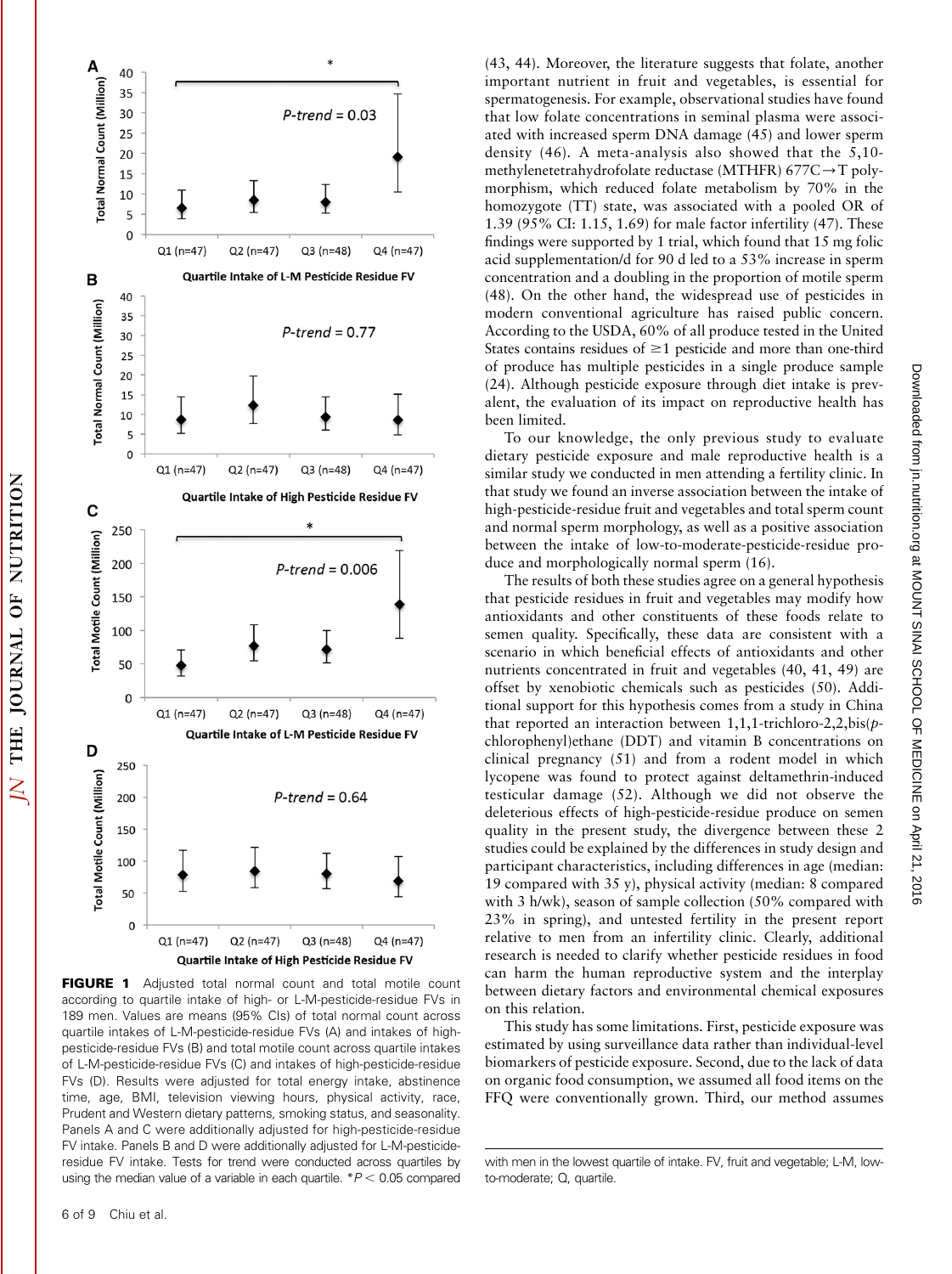TABLE 3 Adjusted serum reproductive hormone concentrations according to quartile of high- or low-to-moderate-pesticide-residue FV intake in 189 men<sup>1</sup>

|                                               |              |               |               |                      | Testosterone,     | Free testosterone,  |                      |
|-----------------------------------------------|--------------|---------------|---------------|----------------------|-------------------|---------------------|----------------------|
| Quartile range, servings/d                    | $\mathsf{n}$ | LH, IU/L      | FSH, IU/L     | E2, pmol/L           | nmol/L            | nmol/L              | Inhibin B, pg/mL     |
| High-pesticide FV intake (PRBS of 4, 5, or 6) |              |               |               |                      |                   |                     |                      |
| $Q1(0.00 - 0.99)$                             | 47           | 3.8(3.3, 4.2) | 2.4(2.1, 2.9) | 79.3 (72.5, 86.8)    | 18.1 (16.1, 20.3) | 0.44(0.39, 0.49)    | 200.9 (180.8, 223.3) |
| $Q2(1.00-1.74)$                               | 47           | 3.8(3.4, 4.3) | 2.4(2.0, 2.7) | $90.1$ (83.0, 97.9)* | 19.1 (17.2, 21.2) | 0.46(0.41, 0.50)    | 181.5 (164.9, 199.8) |
| $Q3(1.75 - 2.69)$                             | 48           | 3.7(3.3, 4.1) | 2.5(2.2, 2.9) | 88.6 (82.1, 95.6)    | 19.1 (17.3, 21.0) | 0.45(0.41, 0.49)    | 184.2 (168.4, 201.4) |
| $Q4(2.70-12.7)$                               | 47           | 3.5(3.0, 4.1) | 2.8(2.4, 3.4) | 93.8 (84.9, 104)*    | 20.8 (18.3, 23.7) | $0.52$ (0.46, 0.57) | 174.9 (155.7, 196.6) |
| P-trend                                       |              | 0.52          | 0.21          | 0.08                 | 0.46              | 0.08                | 0.21                 |
| Low-to-moderate-pesticide FV intake           |              |               |               |                      |                   |                     |                      |
| (PRBS of 0, 1, 2, or 3)                       |              |               |               |                      |                   |                     |                      |
| $Q1(0.00-1.09)$                               | 47           | 3.8(3.3, 4.3) | 2.5(2.1, 2.9) | 88.2 (80.6, 96.5)    | 20.1 (17.9, 22.6) | 0.49(0.44, 0.54)    | 187.1 (168.2, 208.0) |
| $Q2(1.10-1.89)$                               | 47           | 3.5(3.1, 3.9) | 2.4(2.0, 2.7) | 81.1 (74.9, 87.7)    | 18.2 (16.5, 20.2) | 0.44(0.40, 0.49)    | 191.5 (174.6, 210.1) |
| $Q3(1.90 - 2.79)$                             | 48           | 4.0(3.7, 4.4) | 2.8(2.5, 3.2) | 95.6 (88.7, 103)     | 20.6 (18.7, 22.7) | $0.48$ (0.43, 0.52) | 172.1 (157.5, 188.2) |
| $Q4(2.80-13.0)$                               | 47           | 3.5(2.9, 4.0) | 2.5(2.1, 3.0) | 86.7 (78.2, 96.2)    | 18.0 (15.8, 20.6) | $0.46$ (0.40, 0.52) | 190.8 (168.9, 215.5) |
| P-trend                                       |              | 0.58          | 0.72          | 0.82                 | 0.46              | 0.72                | 0.96                 |

<sup>1</sup> Values are means (95% CIs) unless otherwise indicated. Serum hormone concentrations were adjusted for total energy intake, abstinence time, age, BMI, race, television viewing hours, moderate-vigorous physical activity, Prudent and Western dietary patterns, smoking status, hour of blood sampling, and seasonality. \*P<0.05 compared with men in the lowest quartile of intake. E2, estradiol; FSH, follicle-stimulating hormone; FV, fruit and vegetable; LH, luteinizing hormone; PRBS, Pesticide Residue Burden Score; Q, quartile.

that the potential effect of fruit and vegetables on semen-quality variables is equal across all types of fruit and vegetables, which may not be the case in reality. For instance, if the fruit and vegetables that are rich in antioxidants are those that require the most pest management (e.g., blueberries, strawberries, and sweet peppers), our findings are likely an underestimate of the true relation between the dietary pesticide exposure and semen quality. Fourth, only a single semen sample was obtained from each subject. However, these limitations are likely to result in nondifferential misclassification, which would lead to an underestimation of the true association. Moreover, previous work suggests that there is limited gain in information from the use of multiple semen samples per man in research settings (53, 54). Another limitation is that the findings may not be generalizable to the US population because the intake of fruit and vegetables (median: 3.8 servings/d) in our cohort was nearly double the median intake in the US population (median: 2.0

servings/d) (55). In addition, as is the case with all observational studies, we cannot rule out the presence of unmeasured confounding despite our adjustment for a large number of potential confounding factors. Last, semen variables are not perfect proxies of fertility, and thus our findings might not directly translate into male fertility (56, 57). Nonetheless, current work has shown that semen quality is not only a sensitive biomarker for environmental exposure (58) but also predicts both mortality and longevity (59, 60), providing information on the effect of environmental exposure on overall male health.

A major strength of the current study is its population of men who were unselected by fertility status, which makes it unlikely that the results are explained by changes in diet made in response to fertility issues. Second, we used a hemocytometer for determination of sperm concentration and weighed the sample for the assessment of ejaculate volumes, which provides more accurate measures and was in accordance with WHO criteria

TABLE 4 Adjusted serum SHBG and reproductive hormone ratios according to quartile of high- or low-to-moderate-pesticide-residue FV intake in 189 men $<sup>1</sup>$ </sup>

| Quartile range, servings/d                                  | $\mathsf{n}$ | SHBG, nmol/L      | Testosterone:LH  | FT:LH                | E2:testosterone | Inhibin B:FSH     |
|-------------------------------------------------------------|--------------|-------------------|------------------|----------------------|-----------------|-------------------|
| High-pesticide FV intake (PRBS of 4, 5, or 6)               |              |                   |                  |                      |                 |                   |
| $Q1(0.00 - 0.99)$                                           | 47           | 28.6 (25.1, 32.5) | 5.4(4.7, 6.3)    | 124.7 (107.8, 144.2) | 4.4(4.0, 4.8)   | 82.1 (64.8, 104)  |
| 02 (1.00-1.74)                                              | 47           | 28.1 (25.0, 31.6) | 5.4(4.7, 6.1)    | 124.6 (109.2, 142.3) | 4.7(4.3, 5.1)   | 77.1 (62.1, 95.7) |
| $Q3(1.75 - 2.69)$                                           | 48           | 29.9 (26.9, 33.4) | $5.6$ (5.0, 6.4) | 128.3 (113.4, 145.1) | 4.7(4.3, 5.0)   | 72.3 (59.1, 88.4) |
| $Q4(2.70-12.7)$                                             | 47           | 26.2 (22.7, 30.2) | $6.2$ (5.2, 7.3) | 152.5 (129.8, 179.1) | 4.5(4.1, 5.0)   | 61.7 (47.5, 80.2) |
| P-trend                                                     |              | 0.43              | 0.25             | 0.09                 | 0.93            | 0.16              |
| Low-to-moderate-pesticide FV intake (PRBS of 0, 1, 2, or 3) |              |                   |                  |                      |                 |                   |
| $Q1(0.00-1.09)$                                             | 47           | 28.4 (25.0, 32.3) | 5.9(5.0, 6.8)    | 137.6 (118.8, 159.3) | 4.4(4.0, 4.8)   | 75.6 (59.6, 95.9) |
| $Q2(1.10-1.89)$                                             | 47           | 26.9 (24.1, 30.1) | $5.6$ (5.0, 6.4) | 133.3 (117.3, 151.6) | 4.4(4.1, 4.8)   | 81.3 (66.1, 100)  |
| 03 (1.90-2.79)                                              | 48           | 31.5 (28.3, 35.1) | 5.5(4.9, 6.2)    | 123.9 (109.5, 140.2) | 4.6(4.3.5.0)    | 61.1 (50.0, 74.6) |
| $Q4(2.80-13.0)$                                             | 47           | 26.1 (22.6, 30.3) | 5.5(4.7, 6.6)    | 133.8 (113.1, 158.3) | 4.8(4.3, 5.3)   | 75.4 (57.4, 99.1) |
| P-trend                                                     |              | 0.62              | 0.70             | 0.83                 | 0.25            | 0.83              |
|                                                             |              |                   |                  |                      |                 |                   |

<sup>1</sup> Values are means (95% CIs) unless otherwise indicated. Serum hormone concentrations were adjusted for total energy intake, abstinence time, age, BMI, race, television viewing hours, moderate-vigorous physical activity, Prudent and Western dietary patterns, smoking status, hour of blood sampling, and seasonality. E2:testosterone, ratio of estradiol (pmol/L) to testosterone (nmol/L); FT:LH, ratio of calculated free testosterone (pmol/L) to luteinizing hormone (IU/L); FV, fruit and vegetable; inhibin B:FSH, ratio of inhibin B (pg/mL) to follicle-stimulating hormone (IU); PRBS, Pesticide Residue Burden Score; Q, quartile; SHBG, sex hormone–binding globulin; testosterone:LH, ratio of testosterone (nmol/L) to luteinizing hormone (IU/L).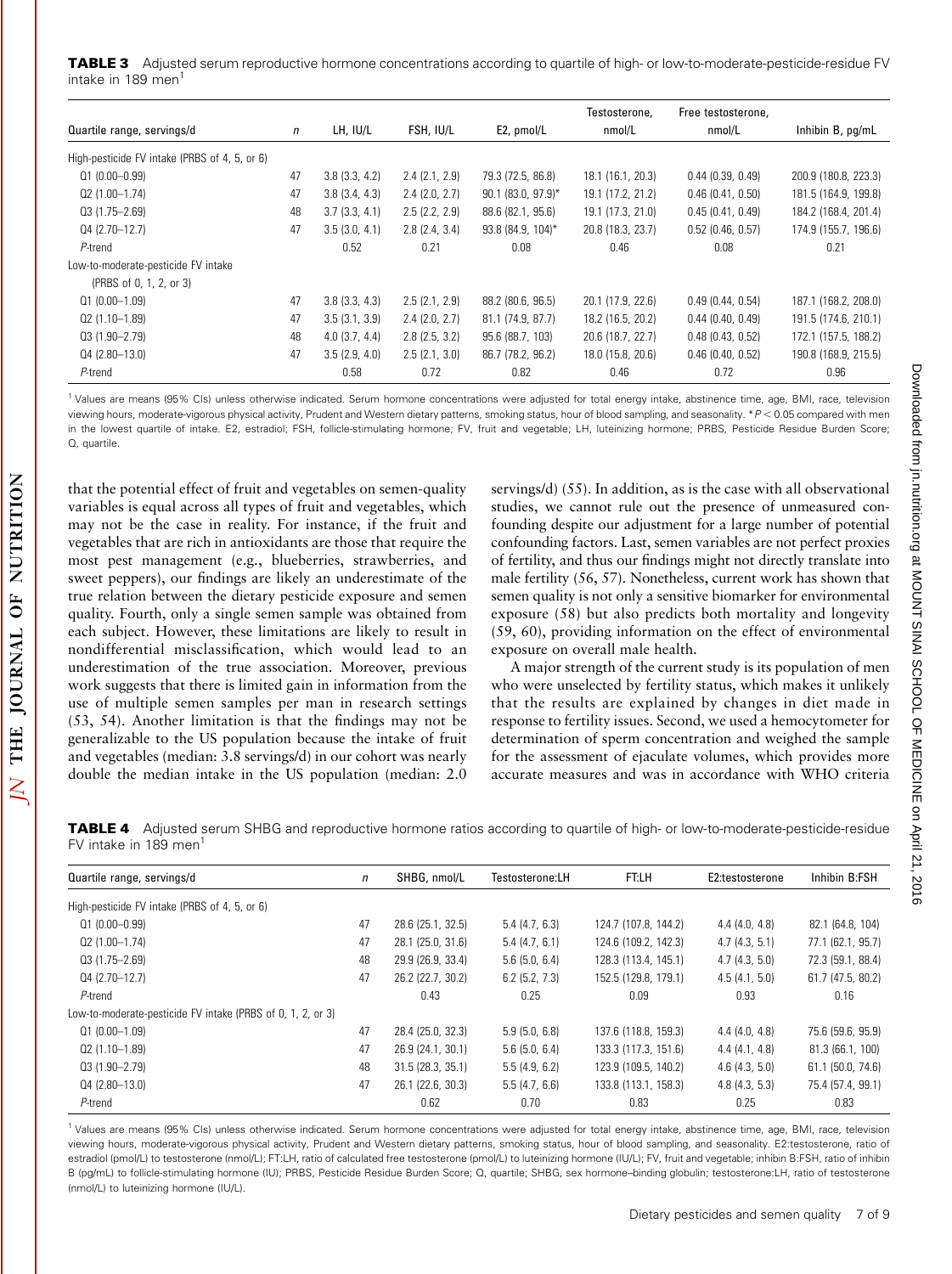(61). Third, we used a previously validated dietary questionnaire, which not only gives confidence to the validity of self-reported fruit and vegetable intake but also allowed us to assess and adjust for overall food choices, thereby reducing the likelihood of residual confounding by other dietary behaviors. Moreover, a study with a similar methodology (coupling USDA PDP surveillance data and FFQ data) showed that long-term estimated dietary exposure to organophosphate pesticide was consistent with urinary concentrations of diakylphosphate (62). Last, we had detailed information on a variety of lifestyle risk factors, reproductive history, and results of a physical examination, which allowed for the adjustment of potential confounding factors.

In conclusion, the findings suggest that a higher intake of low-to-moderate-pesticide-residue fruit and vegetables was positively related to semen quality in young men with untested fertility. Furthermore, the beneficial effects of fruit and vegetable intake on semen quality appeared to be offset by the presence of high amounts of pesticide residues. This interpretation of our data is consistent with our previous study of this question in men presenting to a fertility clinic (16). Given the paucity of literature on this topic coupled with the widespread use of pesticides in agriculture, future studies are urgently needed to confirm these findings and, ideally, interventional trials should be used to evaluate how environmental chemicals may be altering the effects of dietary factors on human health and reproduction.

#### Acknowledgments

NUTRITION

 $\overline{0}$ 

**JOURNAL** 

**THE** 

 $\overline{\Delta}$ 

SHS was involved in the study concept and design; JM, NJ, SHS, and JEC contributed to the acquisition of data; Y-HC, AJG, PLW, JM, NJ, HL, RH, SHS, and JEC contributed to the analysis and interpretation of the data; Y-HC and JEC drafted the manuscript; Y-HC analyzed the data; AJG, PLW, JM, NJ, HL, RH, SHS, and JEC were involved in critical revision of the manuscript for important intellectual content; and Y-HC and JEC had primary responsibility for final content. All authors read and approved the final manuscript.

#### References

- 1. Abdollahi M, Ranjbar A, Shadnia S, Nikfar S, Rezaie A. Pesticides and oxidative stress: a review. Med Sci Monit 2004;10:RA141–7.
- 2. Chen H, Xiao J, Hu G, Zhou J, Xiao H, Wang X. Estrogenicity of organophosphorus and pyrethroid pesticides. J Toxicol Environ Health A 2002;65:1419–35.
- 3. He J, Chen J, Liu R, Wang S, Song L, Chang HC, Wang X. Alterations of FSH-stimulated progesterone production and calcium homeostasis in primarily cultured human luteinizing-granulosa cells induced by fenvalerate. Toxicology 2004;203:61–8.
- 4. Rahman MF, Mahboob M, Danadevi K, Saleha Banu B, Grover P. Assessment of genotoxic effects of chloropyriphos and acephate by the comet assay in mice leucocytes. Mutat Res 2002;516:139–47.
- 5. Amer SM, Aly FA. Genotoxic effect of 2,4-dichlorophenoxy acetic acid and its metabolite 2,4-dichlorophenol in mouse. Mutat Res 2001;494:1–12.
- 6. Perry MJ. Effects of environmental and occupational pesticide exposure on human sperm: a systematic review. Hum Reprod Update 2008;14:233–42.
- 7. Martenies SE, Perry MJ. Environmental and occupational pesticide exposure and human sperm parameters: a systematic review. Toxicology 2013;307:66–73.
- 8. Barr DB, Barr JR, Driskell WJ, Hill RH Jr., Ashley DL, Needham LL, Head SL, Sampson EJ. Strategies for biological monitoring of exposure for contemporary-use pesticides. Toxicol Ind Health 1999;15:168–79.
- Xue J, Zartarian V, Tornero-Velez R, Tulve NS. EPA's SHEDS-multimedia model: children's cumulative pyrethroid exposure estimates and evaluation against NHANES biomarker data. Environ Int 2014;73:304–11.
- 10. Yu Y, Li C, Zhang X, Zhang X, Pang Y, Zhang S, Fu J. Route-specific daily uptake of organochlorine pesticides in food, dust, and air by Shanghai residents, China. Environ Int 2012;50:31–7.
- 11. Fortes C, Mastroeni S, Pilla MA, Antonelli G, Lunghini L, Aprea C. The relation between dietary habits and urinary levels of 3-phenoxybenzoic acid, a pyrethroid metabolite. Food Chem Toxicol 2013;52:91–6.
- 12. Lu C, Toepel K, Irish R, Fenske RA, Barr DB, Bravo R. Organic diets significantly lower children's dietary exposure to organophosphorus pesticides. Environ Health Perspect 2006;114:260–3.
- 13. Cutillas-Tolín A, Minguez-Alarcon L, Mendiola J, Lopez-Espin JJ, Jorgensen N, Navarrete-Munoz EM, Torres-Cantero AM, Chavarro JE. Mediterranean and Western dietary patterns are related to markers of testicular function among healthy men. Hum Reprod 2015;30:2945–55.
- 14. Gaskins AJ, Colaci DS, Mendiola J, Swan SH, Chavarro JE. Dietary patterns and semen quality in young men. Hum Reprod 2012;27:2899–907.
- 15. Eslamian G, Amirjannati N, Rashidkhani B, Sadeghi MR, Hekmatdoost A. Intake of food groups and idiopathic asthenozoospermia: a casecontrol study. Hum Reprod 2012;27:3328–36.
- 16. Chiu YH, Afeiche MC, Gaskins AJ, Williams PL, Petrozza JC, Tanrikut C, Hauser R, Chavarro JE. Fruit and vegetable intake and their pesticide residues in relation to semen quality among men from a fertility clinic. Hum Reprod 2015;30:1342–51.
- 17. World Health Organization. WHO laboratory manual for the examination and processing of human semen. 5<sup>th</sup> ed. Geneva (Switzerland): WHO Press; 2010.
- 18. Menkveld R, Stander FS, Kotze TJ, Kruger TF, van Zyl JA. The evaluation of morphological characteristics of human spermatozoa according to stricter criteria. Hum Reprod 1990;5:586–92.
- 19. Vermeulen A, Verdonck L, Kaufman JM. A critical evaluation of simple methods for the estimation of free testosterone in serum. J Clin Endocrinol Metab 1999;84:3666–72.
- 20. Rimm EB, Giovannucci EL, Stampfer MJ, Colditz GA, Litin LB, Willett WC. Reproducibility and validity of a expanded self-administered semiquantitative food frequency questionnaire among male health professionals. Am J Epidemiol 1992;135:1114–26.
- 21. Feskanich D, Rimm EB, Giovannucci EL, Colditz GA, Stampfer MJ, Litin LB, Willett WC. Reproducibility and validity of food intake measurements from a semiquantitative food frequency questionnaire. J Am Diet Assoc 1993;93:790–6.
- 22. Gebhardt S, Lemar L, Haytowitz D, Pehrsson P, Nickle M, Showell B, Thomas R, Exler J, Holden J. USDA national nutrient database for standard reference, release 21. USDA, Agricultural Research Service; 2008.
- 23. USDA. US Department of Agriculture pesticide data program (PDP): annual summary. Washington (DC): USDA, Agricultural Marketing Service; 2013. [cited 2015 Oct 10]. Available from: http://www.ams. usda.gov/AMSv1.0/PDP.
- 24. USDA. US Department of Agriculture pesticide data program (PDP): annual summary. USDA, Agricultural Marketing Service; 2008–2010; 2010 [cited 2015 Oct 10]. Available from: https://www.ams.usda.gov/ datasets/pdp/pdpdata.
- 25. Searle SR, Speed FM, Milliken GA. Population marginal means in the linear model: an alternative to least squares means. Am Stat 1980;34:216–21.
- 26. Beyerlein A. Quantile regression—opportunities and challenges from a user's perspective. Am J Epidemiol 2014;180:330-1.
- 27. Afeiche MC, Bridges ND, Williams PL, Gaskins AJ, Tanrikut C, Petrozza JC, Hauser R, Chavarro JE. Dairy intake and semen quality among men attending a fertility clinic. Fertil Steril 2014;101:1280–7.
- 28. Afeiche MC, Gaskins AJ, Williams PL, Toth TL, Wright DL, Tanrikut C, Hauser R, Chavarro JE. Processed meat intake is unfavorably and fish intake favorably associated with semen quality indicators among men attending a fertility clinic. J Nutr 2014;144:1091–8.
- 29. Yu B, Qi Y, Liu D, Gao X, Chen H, Bai C, Huang Z. Cigarette smoking is associated with abnormal histone-to-protamine transition in human sperm. Fertil Steril 2014;101:51–7, e1.
- 30. Li Y, Lin H, Li Y, Cao J. Association between socio-psycho-behavioral factors and male semen quality: systematic review and meta-analyses. Fertil Steril 2011;95:116–23.
- 31. Jensen TK, Swan S, Jorgensen N, Toppari J, Redmon B, Punab M, Drobnis EZ, Haugen TB, Zilaitiene B, Sparks AE, et al. Alcohol and male reproductive health: a cross-sectional study of 8344 healthy men from Europe and the USA. Hum Reprod 2014;29:1801–9.
- 32. Chiu YH, Afeiche MC, Gaskins AJ, Williams PL, Mendiola J, Jorgensen N, Swan SH, Chavarro JE. Sugar-sweetened beverage intake in relation to semen quality and reproductive hormone levels in young men. Hum Reprod 2014;29:1575–84.